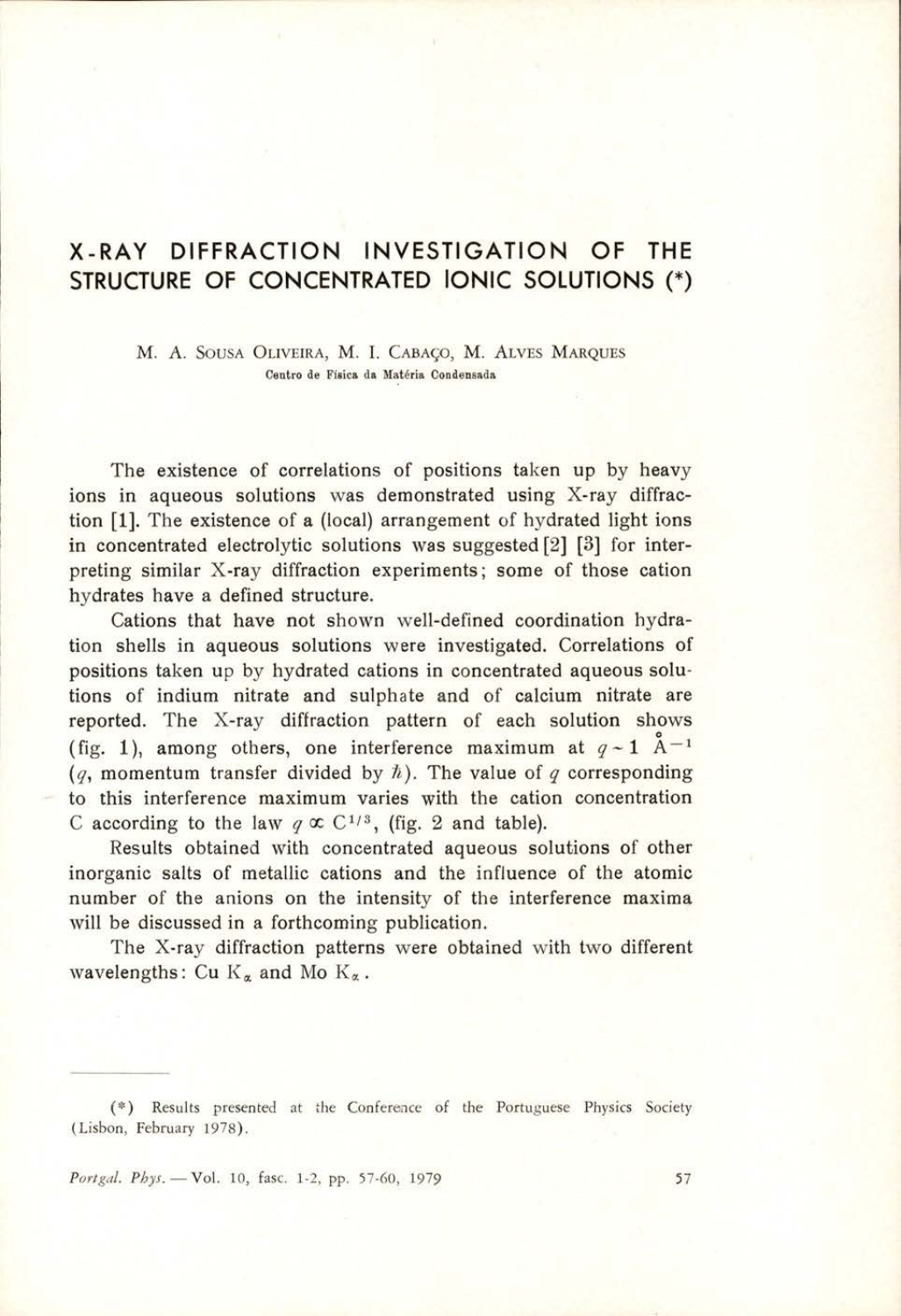

Fig. 1— X-ray diffraction intensities, corrected for absorption and polarization, of concentrad aqueous solutions of calcium nitrate.  $H_2O$  diffraction intensities are given (in arbitrary units) for comparison. Here S has the same meaning as q.

58 Portgal. Phys, — Vol. 10, fasc. 1-2, pp. 57-60, 1979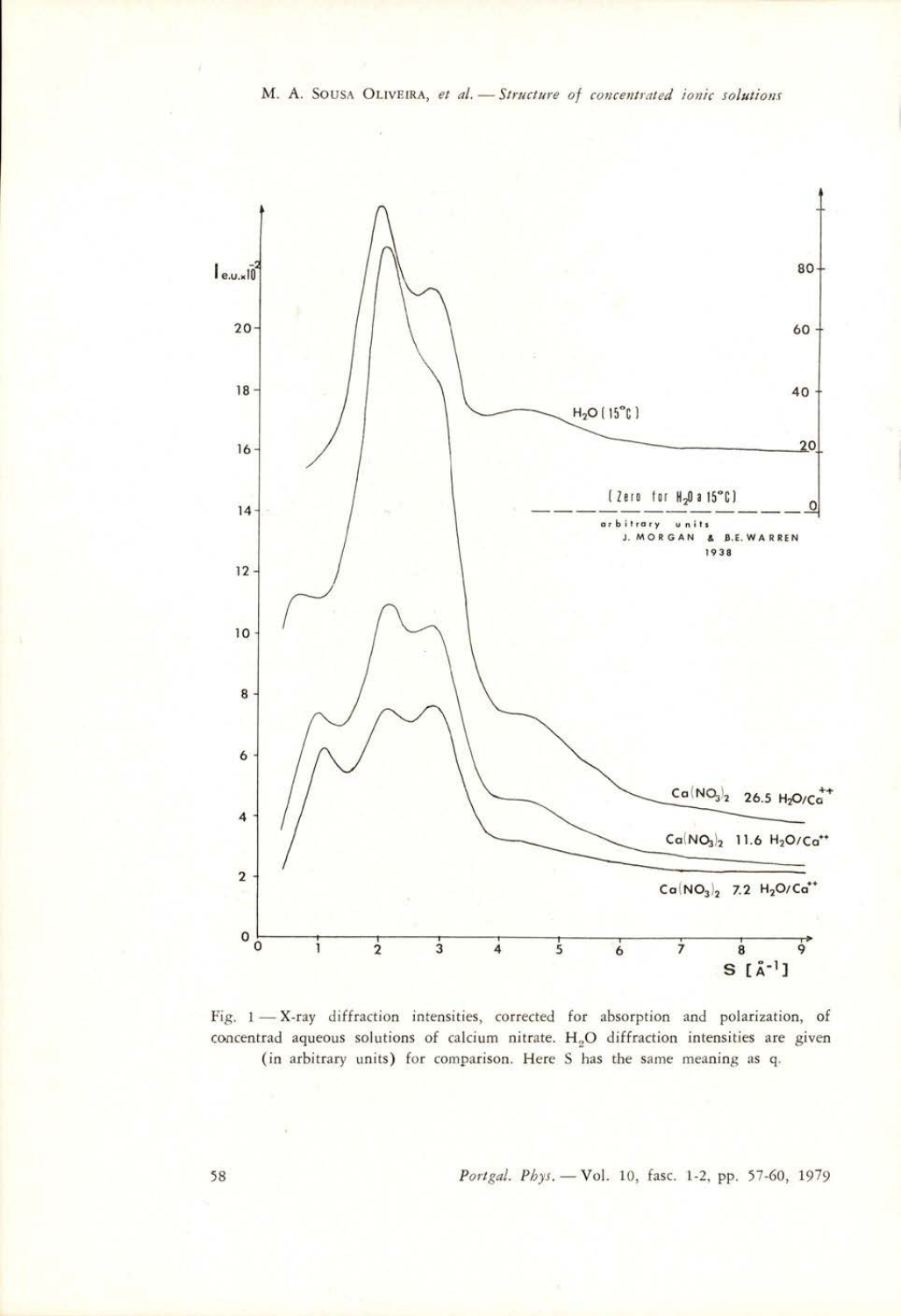

M. A. SOUSA OLIVEIRA, et al. - Structure of concentrated ionic solutions

Fig. 2-Momentum transfer,  $q_{exp}$ , corresponding to the inner diffraction ring, versus  $C^{1/3}$ .

| Solute salt                        | Molarity<br>g.mol. $1 - 1$ | Density (*) | Mol. $H_2O$<br>per cation | Moving Diffraction<br>Maximum           |                                           |
|------------------------------------|----------------------------|-------------|---------------------------|-----------------------------------------|-------------------------------------------|
|                                    |                            |             |                           | $\boldsymbol{q}$ exp.<br>$\binom{8}{4}$ | $q_{\text{theor}}$ (**)<br>$\binom{8}{4}$ |
| Ca (NO <sub>3</sub> ) <sub>2</sub> | 5.3                        | 1.55        | 7.2                       | 1.01                                    | 1.01                                      |
|                                    | 3.8                        | 1.41        | 11.6                      | 0.89                                    | 0.90                                      |
|                                    | 2.8                        | 1.31        | 16.8                      | 0.80                                    | 0.82                                      |
|                                    | 1.88                       | 1.21        | 26.5                      | 0.72                                    | 0.72                                      |
| In $(NO_3)$ s                      | 3.9                        | 1.88        | 10.0                      | 0.90(3)                                 | 0.91                                      |
|                                    | 3.6                        | 1,80        | 11.2                      | 0.84                                    | 0.89                                      |
|                                    | 3.1                        | 1.71        | 13.6                      | 0.81                                    | 0.85                                      |
| $\ln 2(SO_4)$ 3                    | 1.59                       | 1.68        | 15.0                      | 0.82                                    | 0.85                                      |
|                                    | 1.26                       | 1.55        | 19.7                      | 0.78                                    | 0.79                                      |

| TABLE |  |
|-------|--|
|       |  |

(\*) Densities were measured at 20°C.

 $q_{\text{theor}}$  corresponds to an assumed quasi-close packing of hydrated cations.  $(**)$ 

Portgal. Phys. - Vol. 10, fasc. 1-2, pp. 57-60, 1979